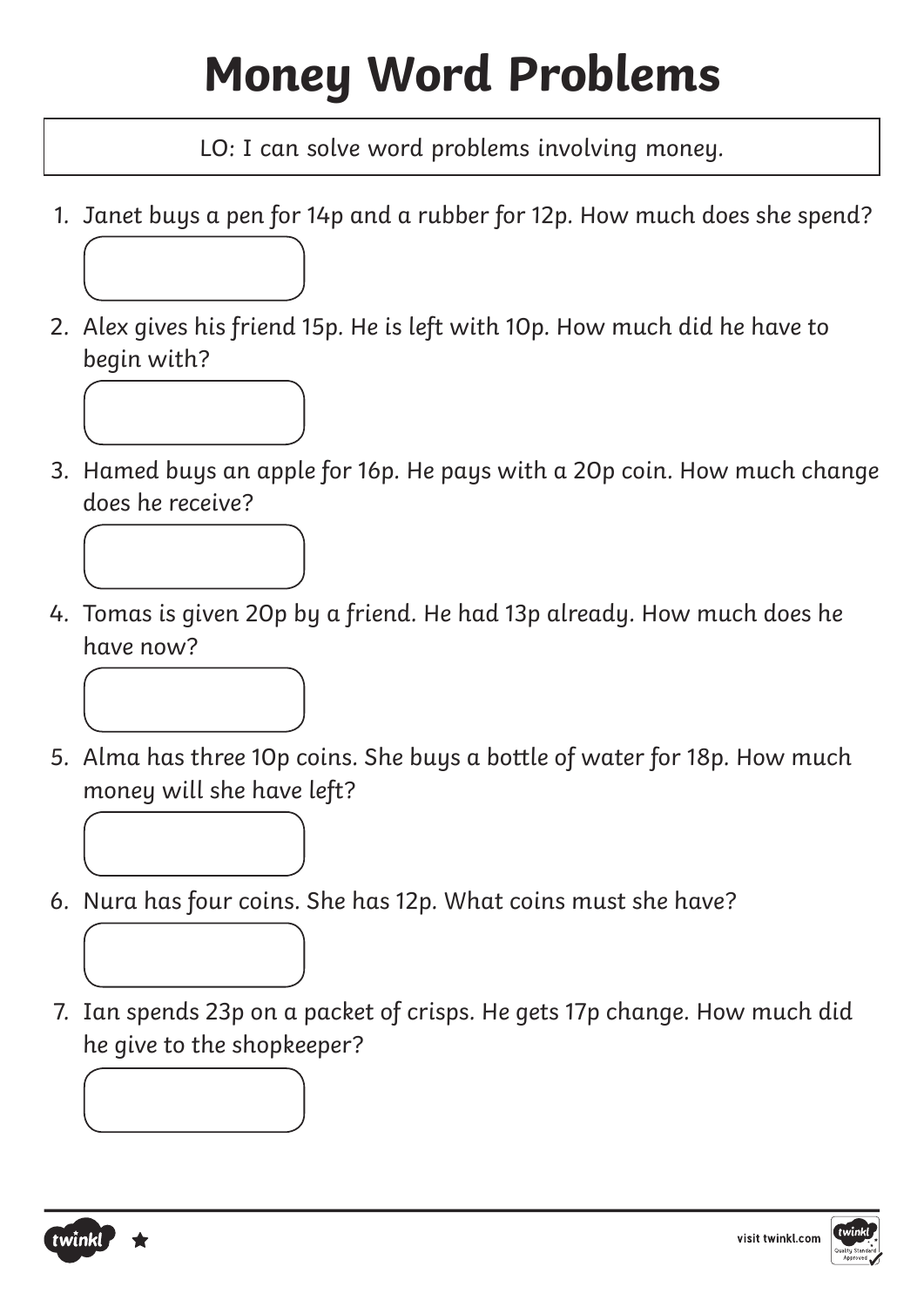#### Money Word Problems **Answers**

1. Janet buys a pen for 14p and a rubber for 12p. How much does she spend?



2. Alex gives his friend 15p. He is left with 10p. How much did he have to begin with?



3. Hamed buys an apple for 16p. He pays with a 20p coin. How much change does he receive?



4. Tomas is given 20p by a friend. He had 13p already. How much does he have now?



5. Alma has three 10p coins. She buys a bottle of water for 18p. How much money will she have left?



6. Nura has four coins. She has 12p. What coins must she have?



7. Ian spends 23p on a packet of crisps. He gets 17p change. How much did he give to the shopkeeper?

**40p**

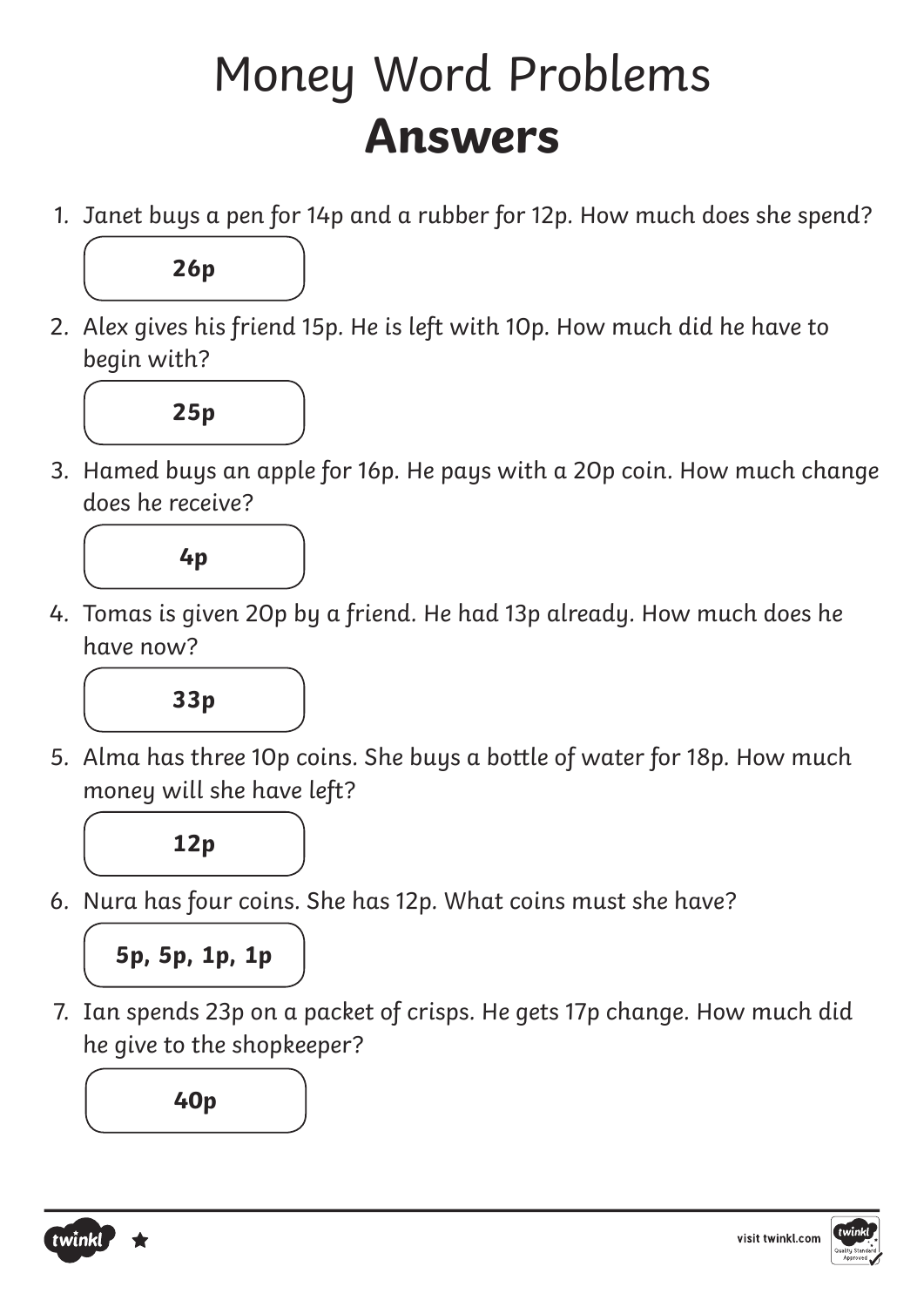# **Money Word Problems**

LO: I can solve word problems involving money.

- 1. Janet buys a pen for 34p and a rubber for 22p. How much does she spend?
- 2. Alex gives his friend 35p. He is left with 20p. How much did he have to begin with?



3. Hamed buys some apples for 76p. He pays with a £1 coin. How much change does he receive?



4. Tomas is given 45p by a friend. He had 38p already. How much does he have now?



- 5. Alma has four 20p coins. She buys a bottle of water for 58p. How much money will she have left?
- 6. Nura has four coins. She has 36p. What coins must she have?
- 7. Ian spends 23p on a packet of crisps and 41p on a drink. He gets 36p change. He gives the shopkeeper 2 coins. What were the coins?



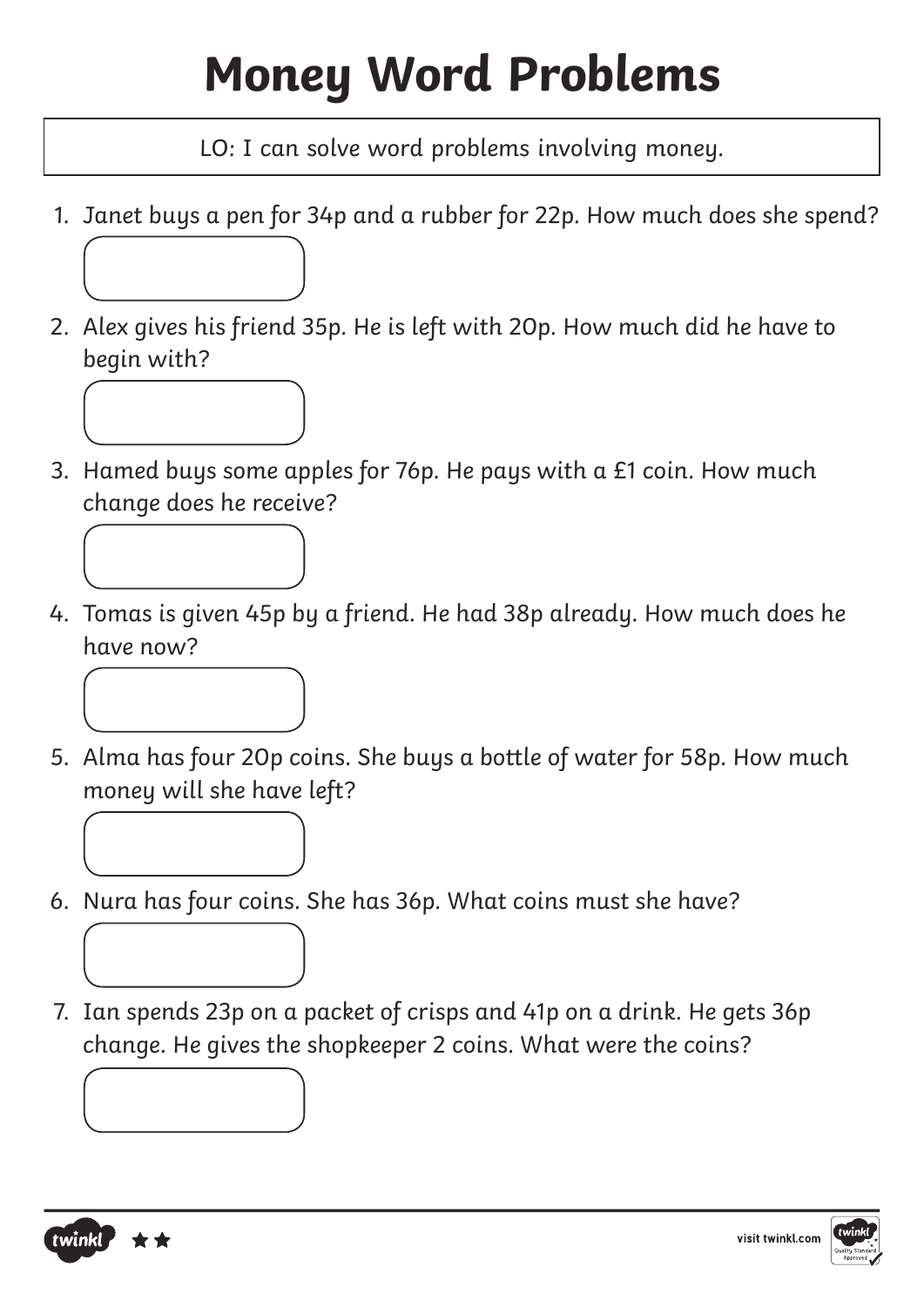#### Money Word Problems **Answers**

1. Janet buys a pen for 34p and a rubber for 22p. How much does she spend?



2. Alex gives his friend 35p. He is left with 20p. How much did he have to begin with?



3. Hamed buys some apples for 76p. He pays with a £1 coin. How much change does he receive?



4. Tomas is given 45p by a friend. He had 38p already. How much does he have now?



5. Alma has four 20p coins. She buys a bottle of water for 58p. How much money will she have left?



6. Nura has four coins. She has 36p. What coins must she have?



7. Ian spends 23p on a packet of crisps and 41p on a drink. He gets 36p change. He gives the shopkeeper 2 coins. What were the coins?

**two 50ps**

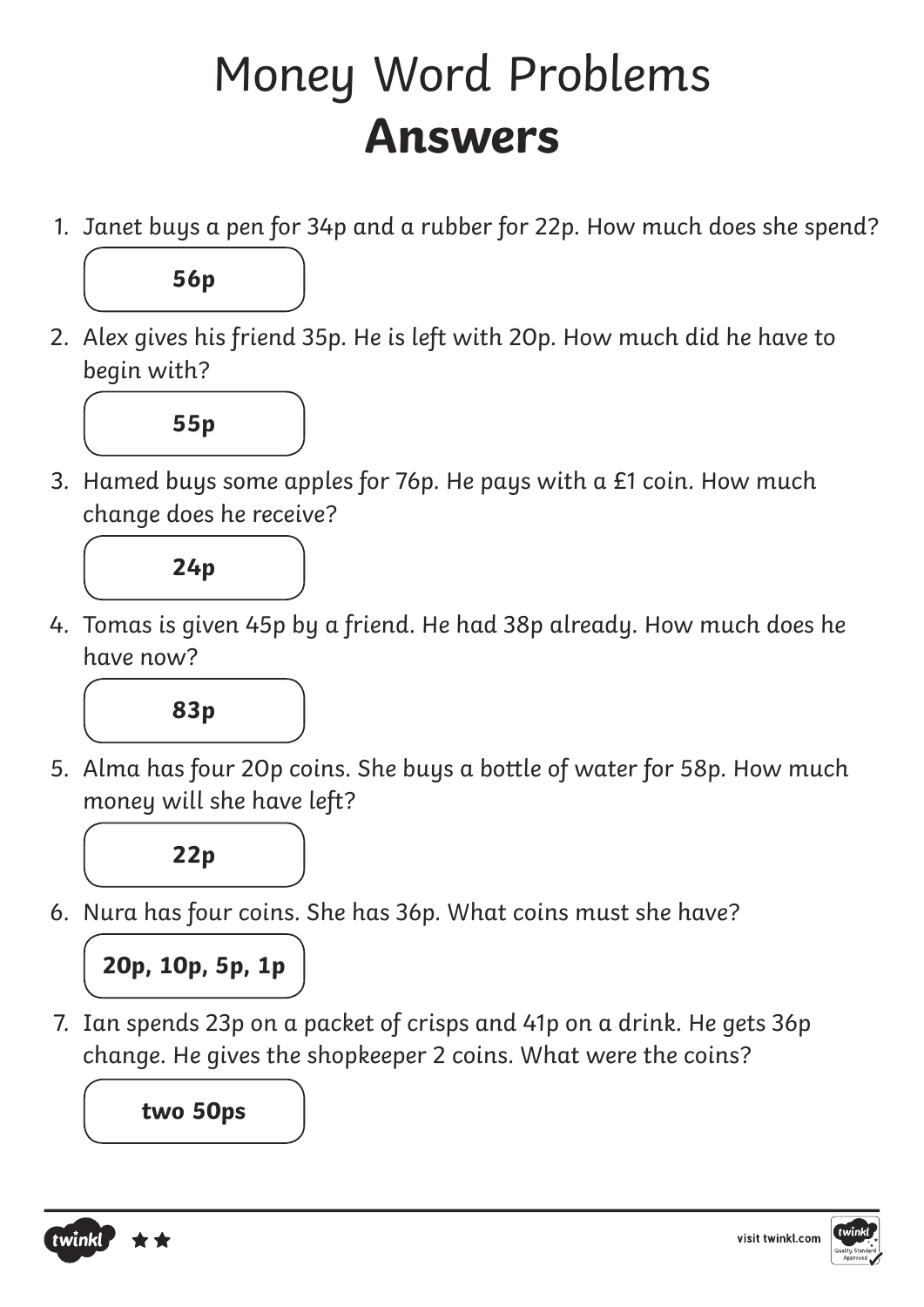# **Money Word Problems**

LO: I can solve word problems involving money.

1. Janet buys 2 pens for 34p each and a rubber for 22p. How much does she spend?



- 2. Alex gives one friend 35p and the other 45p. He is left with 40p. How much did he have to begin with?
- 3. Hamed buys some apples for 76p and pears for 49p. He pays with a £2 coin. How much change does he receive?
- 4. Tomas is given 65p by a friend. He now has £1.08. How much did he have before his friend gave him some money?



- 5. Alma has three 50p coins. She buys two bottles of water for 62p each. How much money will she have left?
- 6. Nura has four coins. She has 77p. What coins must she have?
- 7. Ian spends 43p on a packet of crisps and £1.08 on a drink. He gets 19p change. He gives the shopkeeper 3 coins. What were the coins?